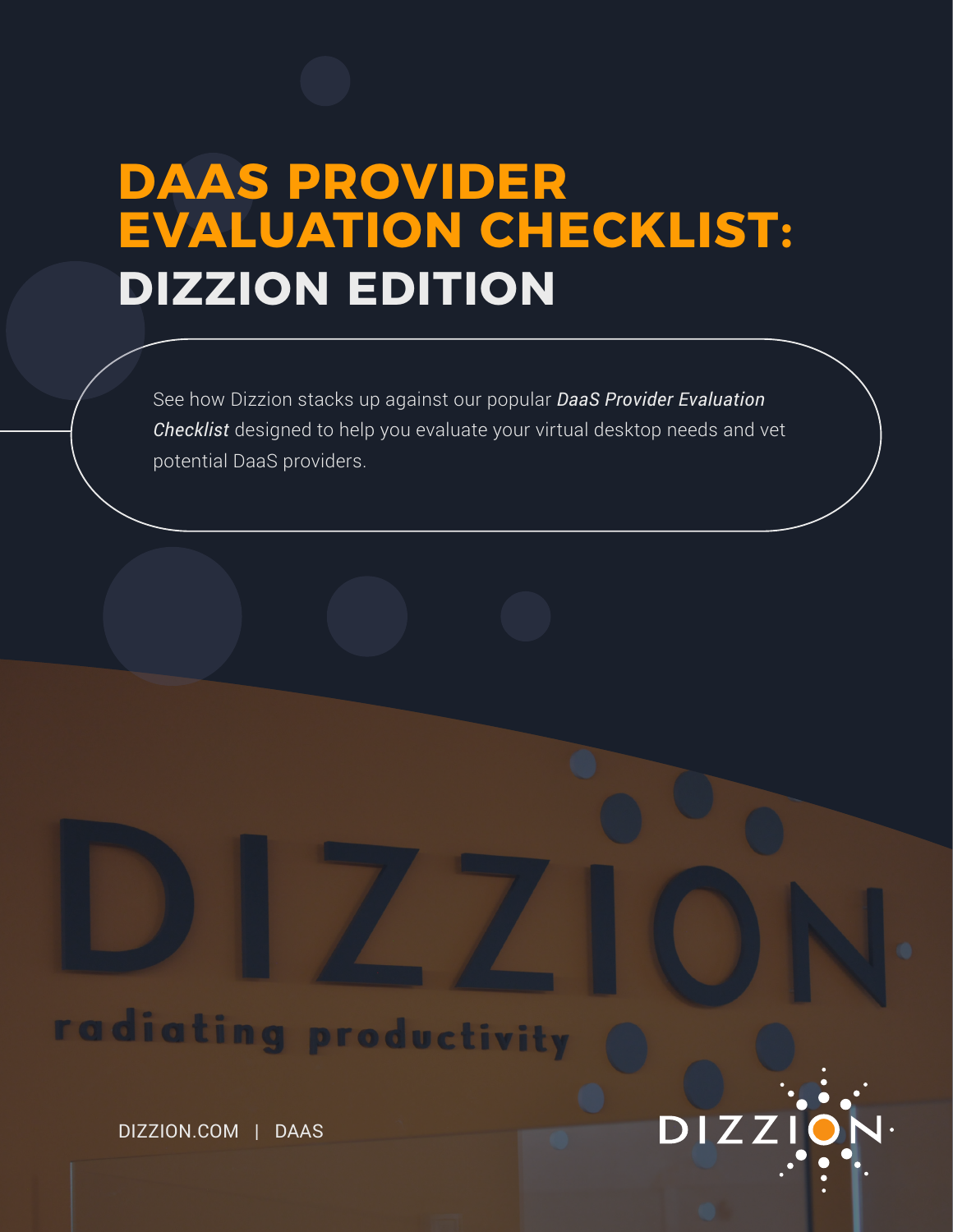# **DAAS PROVIDER EVALUATION CHECKLIST: DIZZION EDITION**

Dizzion created the *[DaaS Provider Evaluation Checklist](https://www.dizzion.com/wp-content/uploads/2016/12/DaaS-Provider-Evaluation-Checklist.pdf)* to help organizations researching desktop as a service (DaaS) get a better understanding of what they should be evaluating, the questions they should be asking and to give them a realworld, hands-on tool to use to make the information gathering process easier.

While you'll still need to customize the Checklist Template for your unique deployment needs (such as documenting your required RAM, CPUs, deployment methods and other particulars) Dizzion wanted to make it easy to fill in the Checklist with answers about our solution.

Here's how Dizzion addresses each aspect of the *DaaS Provider Evaluation Checklist* to help you easily evaluate our fully managed offering at a high level.

*(You can download a fresh copy of the template from the sidebar.)*



```
DOWNLOAD
CHECKLIST TEMPLATE
```
## Infrastructure

\_\_\_\_ Our required delivery platform (cloud or on-premises) is supported.

*Dizzion offers cloud hosted virtual desktops.*

\_\_\_\_ Supported on our required endpoint(s).

*Dizzion's virtual desktops are compatible with a range of endpoints, including PCs, Macs, tablets, thin clients, etc.*

*Dizzion also offers a line of fully managed endpoint solutions, known as the Dizzion zLink suite.*

Our desired desktop configuration (persistent or non-persistent) is supported.

*Dizzion provides both persistent and non-persistent virtual desktop options.*

Non-persistent desktops are wiped at the end of each session.

*Yes — you can opt to have your Dizzion non-persistent desktops present a clean environment with each login.*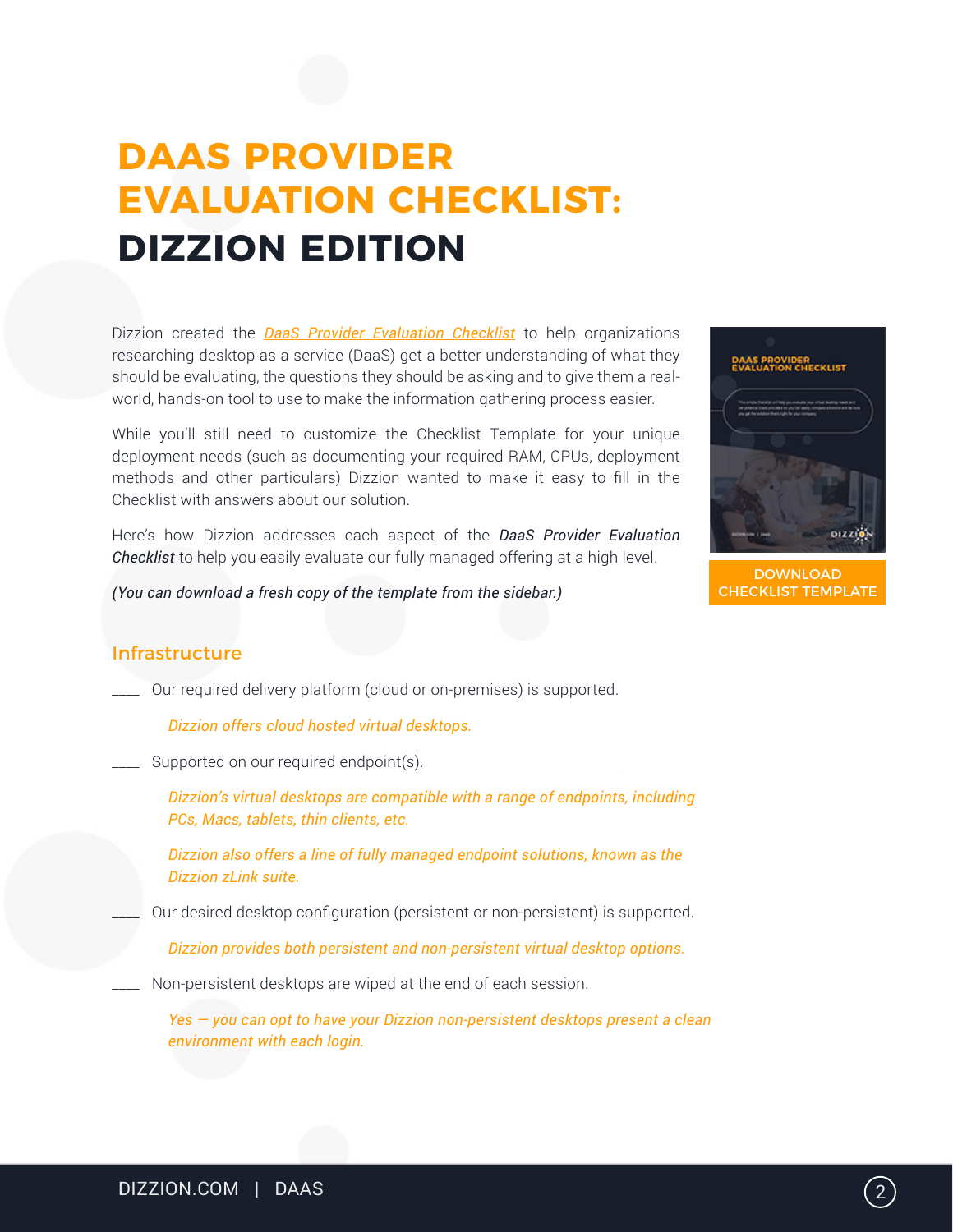Dedicated resource management per desktop (rather than shared RAM/CPU pool).

*Each Dizzion cloud delivered desktop receives dedicated resources at the level of your contract. This helps ensure a high performance experience for each and every user regardless of current network demand.*

| <b>Desktop Type</b> | <b>vCPUs</b> | <b>Memory (GB)</b> |
|---------------------|--------------|--------------------|
| <b>Prime</b>        |              | 2                  |
| Pro                 | 2            |                    |
| <b>Power</b>        |              | 6                  |
| Power+              | Custom       | Custom             |

Meets our minimum RAM/CPU needs.

*Dizzion offers several options to meet your particular needs.*

\_\_\_\_ Solid state storage meets our required IOPs per desktop.

*Dizzion's proprietary solid state storage platform and orchestration provides roughly 500,000 IOPs per POD deployment, amounting to an industry-leading 250-500 IOPs per desktop.*

| <b>Desktop Type</b> | <b>Storage*</b> |
|---------------------|-----------------|
| <b>Prime</b>        | 5GB             |
| Pro                 | 5GB             |
| <b>Power</b>        | 10GB            |
| Power+              | Custom          |

*Storage is in addition to 35GB reserved for OS and Patching*

Meets our minimum GPU needs.

*Dizzion can support GPUs and will suggest a solution after evaluating your specific needs.*

Meets our uptime requirements with a high availability offering.

*Dizzion's infrastructure is designed and built specifically to deliver and support high performance, fast virtual desktops at large scale. We're so confident that we offer a 99.99% SLA for desktop availability.*

Disaster recovery option(s) available.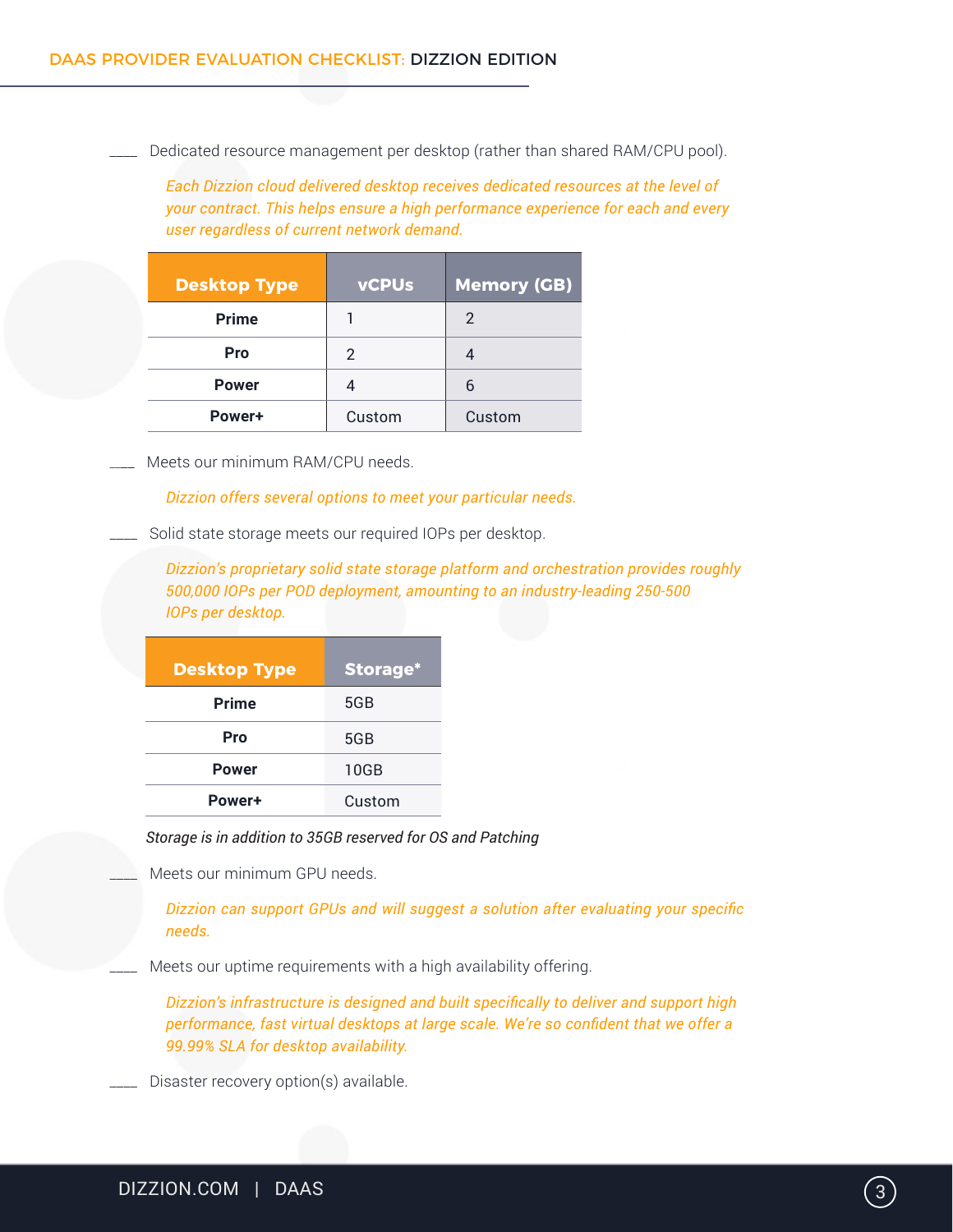*Dizzion offers two levels of Disaster Recovery with different response parameter options to meet your needs. Dizzion has data center locations around the world to meet DR and redundancy demands.*

| <b>Service</b><br><b>Management</b> | <b>Warm-Hot</b> | <b>Hot-Hot</b> |
|-------------------------------------|-----------------|----------------|
| <b>RPO</b>                          | 48 hours        | 24 hours       |
| <b>RTO</b>                          | 24 hours        | 1 hour         |

### Features

\_\_\_\_ Custom golden image provided.

*Dizzion works with each client to create customized Golden Images built for your use cases. Each GI is pre-tuned to be used in a VDI environment.* 

*You'll have access to all of your Golden Images to install any desired third party applications. Dizzion will then fine tune each GI so that it is optimal for use.*

#### Ability to quickly scale with need.

*Dizzion is designed to help you scale quickly and easily. If need increases or decreases, simply contact your Account Rep to work our the details.*

Secure endpoint devices available.

*Dizzion offers several secure endpoint solutions that allow you to outsource endpoint management.* 

[LEARN MORE](https://www.dizzion.com/services/security-controls/) -

Application virtualization/streaming available.

*In additional to cloud delivered desktops, Dizzion also offers Application Streaming solutions (and other end user computing services).*

Ability to stream HD video & video conferencing.

*Dizzion's high performance virtual desktops easily support HD video streaming and video conferencing.*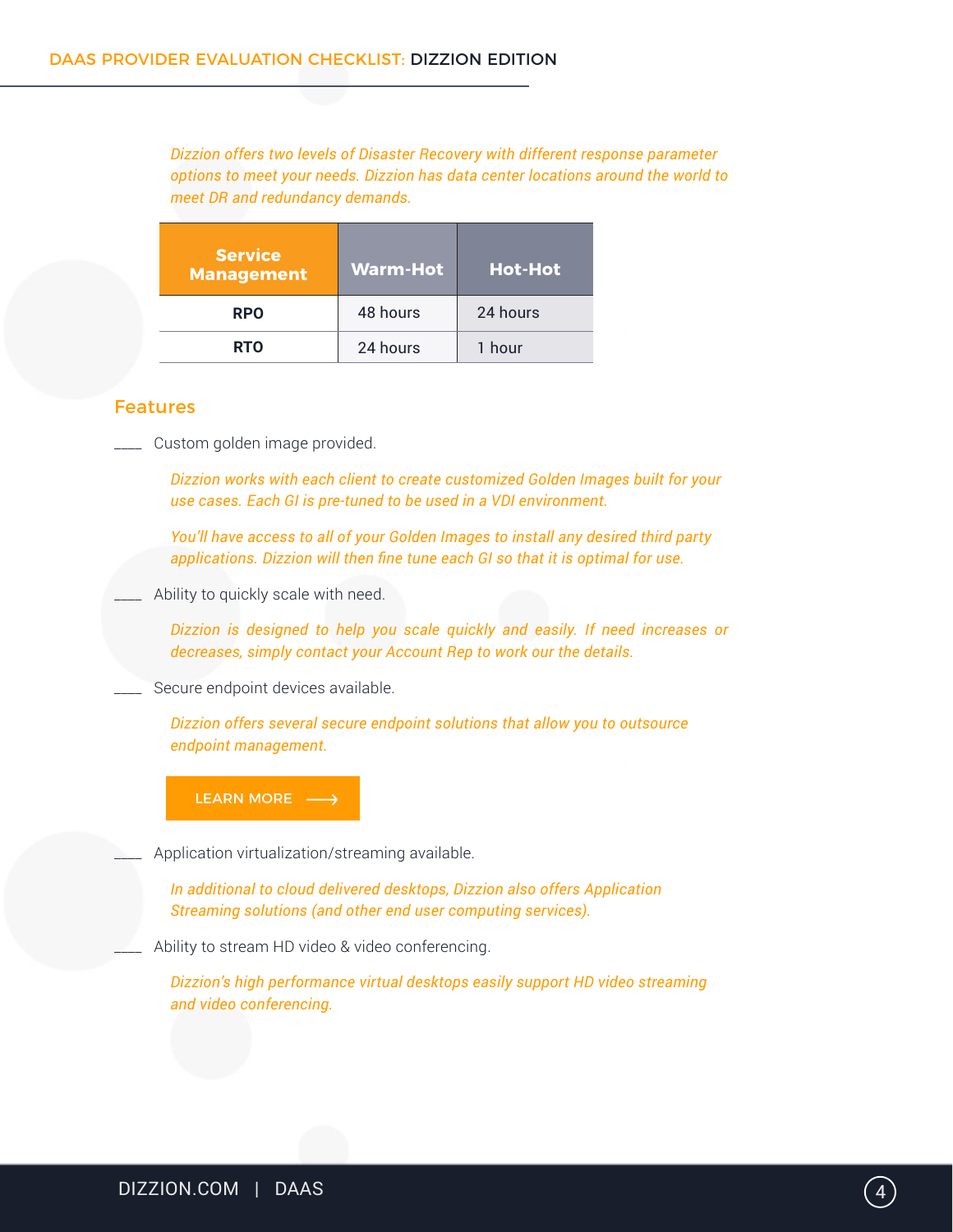### DAAS PROVIDER EVALUATION CHECKLIST: DIZZION EDITION

| Supports softphone integration.                                                                                                                                                                                                         |
|-----------------------------------------------------------------------------------------------------------------------------------------------------------------------------------------------------------------------------------------|
| Dizzion's virtual desktops are compatible with softphone integrations, including<br>but not limited to providers such as Genesys, Avaya, InContact and Five9.                                                                           |
| Supports single sign-on or integrates with Active Directory.                                                                                                                                                                            |
| SSO is available through AD integration with Dizzion's solutions.                                                                                                                                                                       |
| Supports multi-factor authentication.                                                                                                                                                                                                   |
| Dizzion offers a multi-factor authentication solution, but customers are not<br>required to use it. Customers can also opt to bring their own MFA.                                                                                      |
| Antivirus/Antimalware included.                                                                                                                                                                                                         |
| Antivirus and antimalware are included and maintained as part of Dizzion's<br>fully-managed DaaS solution. We run Trend Micro Deep Security on every desktop<br>we deliver.                                                             |
| Offers a centralized management and monitoring portal.                                                                                                                                                                                  |
| Every customer gets access to a custom Dizzion Control Center, which offers<br>robust management, monitoring and business insights features.                                                                                            |
| LEARN MORE ->                                                                                                                                                                                                                           |
| Ability to dive into individual user environments to identify issues.                                                                                                                                                                   |
| Through the Business Insights feature of Dizzion Control Center, customers<br>are able to see how their environment overall is performing and dive deep into<br>individual user experiences to pinpoint the exact root cause of issues. |
| Provides KPI dashboards.                                                                                                                                                                                                                |
| Dizzion Control Center is designed for help desk, business manager and executive<br>use. Dashboards can be customized to surface the KPIs and metrics that are most<br>important to each user.                                          |
| Tracks historical usage data for trend analysis.                                                                                                                                                                                        |
| Dizzion Control Center stores 12 months of archival data and provides pre-built<br>reports that make it easy for clients to analyze usage trends, predict future need<br>and identify areas for optimization.                           |
|                                                                                                                                                                                                                                         |
|                                                                                                                                                                                                                                         |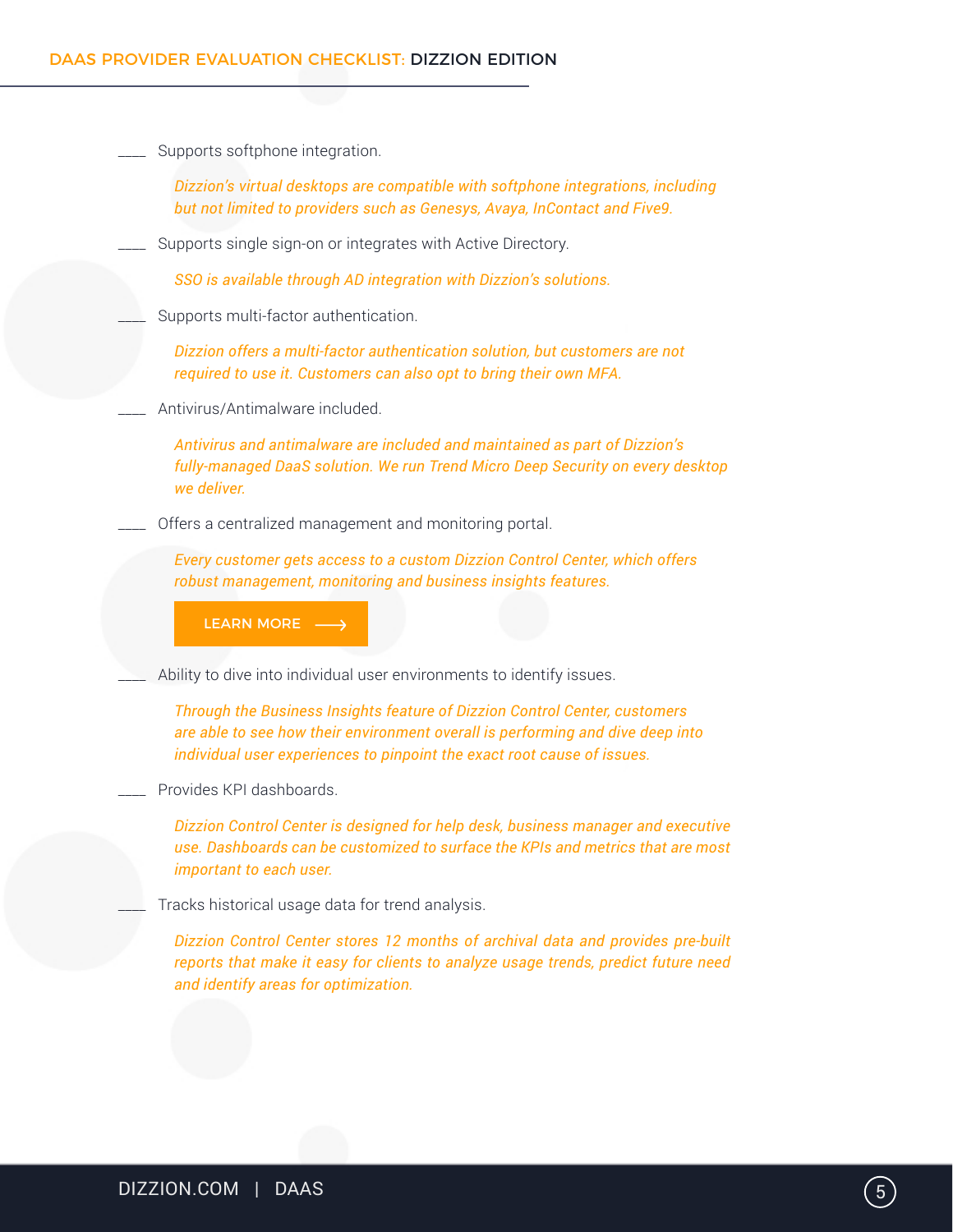| <b>Security &amp; Compliance</b> |                                                                                                                                                                                                                                                                    |  |
|----------------------------------|--------------------------------------------------------------------------------------------------------------------------------------------------------------------------------------------------------------------------------------------------------------------|--|
|                                  | End user connection encrypted.                                                                                                                                                                                                                                     |  |
|                                  | The end user connection is always encrypted when connecting to Dizzion's cloud<br>delivered desktops.                                                                                                                                                              |  |
|                                  | End user controls available.                                                                                                                                                                                                                                       |  |
|                                  | More than 100 user control options are supported within Dizzion's virtual desktops.                                                                                                                                                                                |  |
|                                  | Examples of controls include the ability to restrict or disallow printing, screen<br>capture, copy/paste, USB drive access, external saving, etc.                                                                                                                  |  |
|                                  | Supports Group Policy Objects settings.                                                                                                                                                                                                                            |  |
|                                  | Assuming you have Active Directory that is integrated with your Dizzion services:<br>You control the user account and associated GPO controls while Dizzion controls<br>the computer account and associated GPO controls. Both GPOs are applied to the<br>desktop. |  |
|                                  | Features end-point validation.                                                                                                                                                                                                                                     |  |
|                                  | Dizzion offers end point validation as an additional service.                                                                                                                                                                                                      |  |
|                                  | PCI compliant.                                                                                                                                                                                                                                                     |  |
|                                  | Dizzion's virtual desktop solution is independently audited and verified as PCI DSS<br>compliant by Coalfire, cyber risk management advisors and PCI Qualified Security<br>Assessors.                                                                              |  |
|                                  | Dizzion announced its solution's PCI DSS compliant designation in 2016.                                                                                                                                                                                            |  |
|                                  | HIPAA compliant.                                                                                                                                                                                                                                                   |  |
|                                  | Dizzion's virtual desktop solution is independently audited and verified as HIPAA<br>HITECH compliant by Coalfire, cyber risk management advisors.                                                                                                                 |  |
|                                  | Dizzion announced its solution's HIPAA HITECH compliant designation in 2016.                                                                                                                                                                                       |  |
|                                  | Holds additional required compliance certifications.                                                                                                                                                                                                               |  |
|                                  | If you are concerned about additional compliance standards, please discuss your<br>needs directly with Dizzion. Security is a cornerstone of Dizzion's approach and we<br>take compliance requirements very seriously.                                             |  |
|                                  | Provider will sign a Business Associate Agreement (BAA).                                                                                                                                                                                                           |  |
|                                  | Dizzion will provide and sign a BAA as part of our HIPAA compliant service offering.                                                                                                                                                                               |  |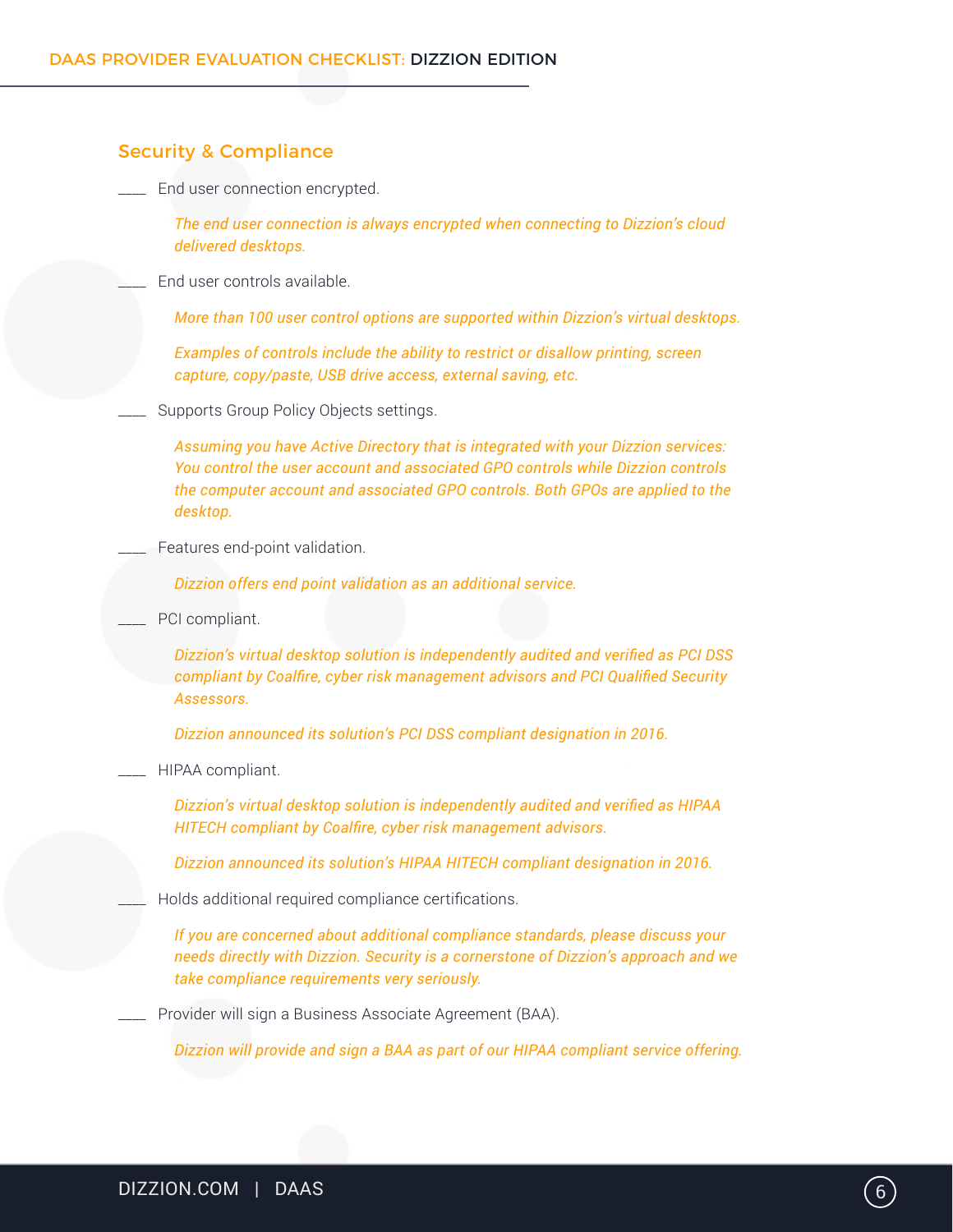### Support

\_\_\_\_ Service Level Agreement (SLA) meets our requirements.

*Dizzion has a 99.99% SLA for desktop availability.*

Dedicated support rep assigned.

*As part of DIzzion's fully managed services you'll receive a dedicated account team that includes assigned client services, engineering and project management resources as well as direct contact information for your entire team.*

24x7x365 support available.

*Dizzion has 24x7x365 Tier 2 and Tier 3 support available from experienced desktop engineers who are full-time members of the Dizzion team.*

#### \_\_\_\_ Online help resources available.

*Because each deployment is so unique, Dizzion prefers to handle any help or troubleshooting requests on a 1:1 basis for the best outcomes. As such, we do not have a self-serve online help library.*

Data migration included.

*Dizzion is happy to assist with data migration if needed.*

Application management provided.

*Dizzion does not offer application management at this time.*

\_\_\_\_ Application packaging available.

*Dizzion does not offer application packaging at this time.*

\_\_\_\_ Identity management provided.

*Dizzion will assist with Identity Management, however, the majority of our customers have Active Directory that can integrate with Dizzion for this need.*

Patching provided.

*Desktop patching is included as part of Dizzion's fully managed services.*

License management provided.

*Dizzion can provide the licensing for Microsoft Operating Systems and Microsoft Office via our Service Provider Licensing Agreement (SPLA). The customer is responsible for all other licensing and licensing management needs.*